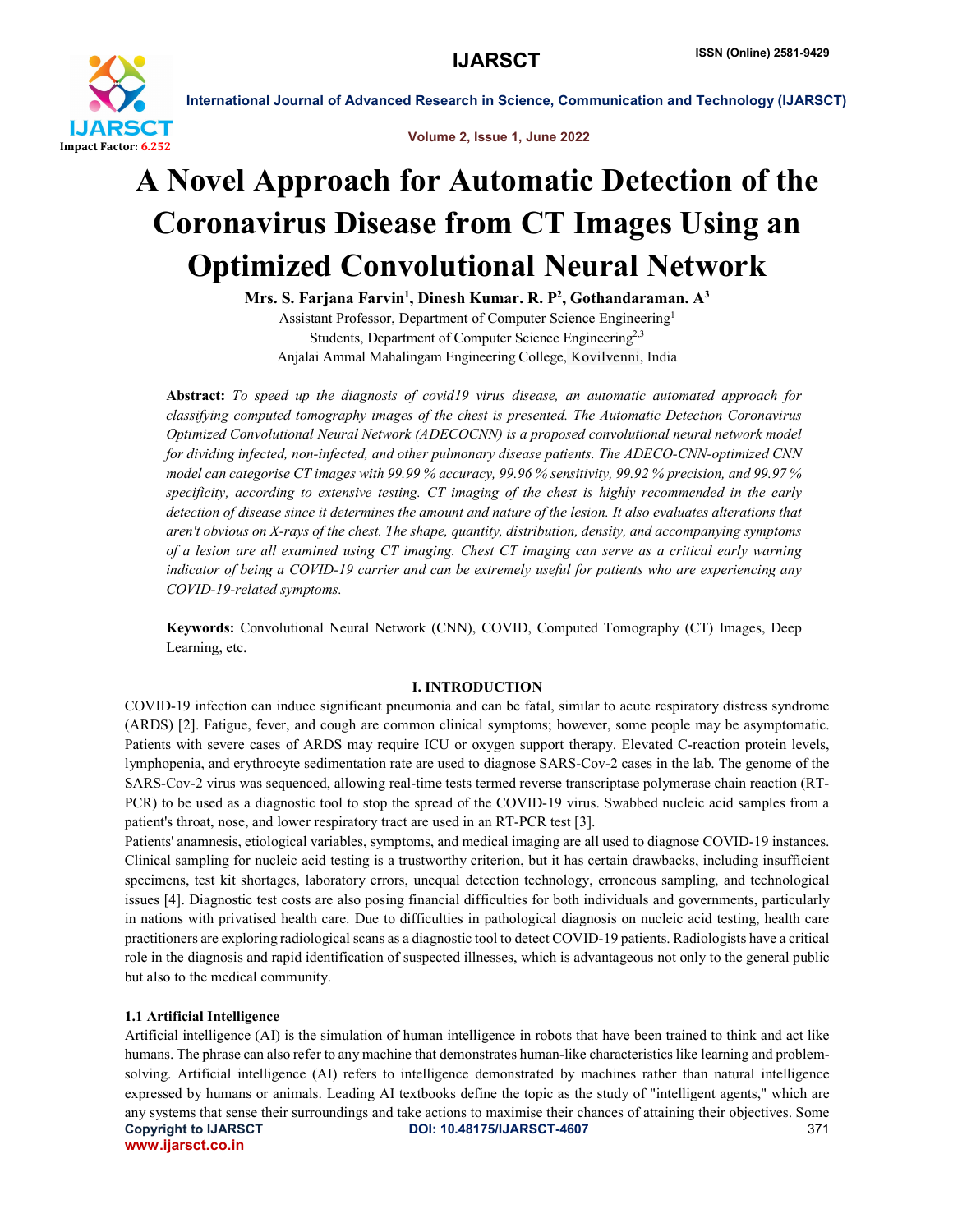

#### Volume 2, Issue 1, June 2022

popular reports use the phrase "artificial intelligence" to denote robots that simulate "cognitive" functions that humans connect with the human mind, such as "learning" and "problem solving," although this is a misapplication of the term rejected by major AI researchers.

The simulation of human intelligence processes by machines, particularly computer systems, is known as artificial intelligence. Expert systems, natural language processing, speech recognition, and machine vision are examples of AI applications.

Advanced web search engines, recommendation systems (like those used by YouTube, Amazon, and Netflix), understanding human speech (like Siri or Alexa), self-driving cars (like Tesla), and competing at the top levels in strategic gaming systems are all examples of AI uses (such as chess and Go), The AI effect is a phenomena that occurs when machines grow more proficient and jobs believed to require "intelligence" are often eliminated from the concept of AI. Optical character recognition, for example, is usually left out of AI discussions despite the fact that it has become a commonplace technique.

Since its inception as an academic study in 1956, artificial intelligence has gone through multiple waves of optimism, disappointment, and funding cuts (known as a "AI winter"), followed by new approaches, success, and renewed investment. Throughout its history, AI research has explored and rejected a variety of methodologies, including mimicking the brain, modelling human problem solving, formal logic, massive knowledge libraries, and imitating animal behaviour. Highly mathematical statistical machine learning dominated the subject in the first decades of the twenty-first century, and this technique has proven highly successful, helping to tackle many tough problems in industry and academics.

The many sub-fields of AI research are based on specific aims and the application of certain techniques. Reasoning, knowledge representation, planning, learning, natural language processing, sensing, and the ability to move and manipulate objects are all conventional AI research goals. One of the field's long-term goals is general intelligence (the capacity to solve any problem). AI researchers use search and mathematical optimization, formal logic, artificial neural networks, and methods based on statistics, probability, and economics to solve these difficulties. Computer science, psychology, linguistics, philosophy, and a variety of other disciplines are all used in AI.

Human intelligence "can be so clearly described that a machine can be constructed to imitate it," according to the field's founders. This sparks philosophical debates about the mind and the ethics of building artificial intelligence that is humanlike. Since antiquity, myth, fiction, and philosophy have all attempted to address these challenges.AI, with its vast potential and power, has also been suggested as an existential threat to humans in science fiction and futurology. Vendors have been trying to showcase how AI is used in their products and services as the hoopla surrounding AI has grown. Machine learning, for example, is frequently referred to as AI. For designing and training machine learning algorithms, AI necessitates the use of specialized hardware and software. Although there is no single programming language that is synonymous with AI, a few notable ones include Python, R, and Java.

## 1.2 Deep Learning

Deep learning, which is effectively a three-layer neural network, is a subset of machine learning. These neural networks attempt to mimic human brain function by allowing it to "learn" from massive volumes of data, but they fall far short of its capabilities. While a single-layer neural network can only make approximations, adding hidden layers can help to optimise and enhance accuracy. Deep learning is used in many artificial intelligence (AI) products and services to improve automation by performing analytical and physical tasks without the need for human intervention.

Deep learning technology is used in everyday products and services (such as digital assistants, voice-enabled TV remotes, and credit card fraud detection), as well as prospective developments (such as self-driving cars). Classes are described using terminology such as targets, labels, and categories. Classification predictive modelling is the process of estimating a mapping function from discrete input variables (X) to discrete output variables (y). In machine learning and statistics, classification is a supervised learning method in which a computer software learns from data input and then applies that learning to classify new observations.

This data set could be bi-class (for example, determining whether the person is male or female or whether the mail is spam or non-spam) or multi-class (for example, deciding whether the person is male or female or whether the mail is spam or non-spam) (for example, determining whether the person is male or female or whether the mail is spam or non-spam).

www.ijarsct.co.in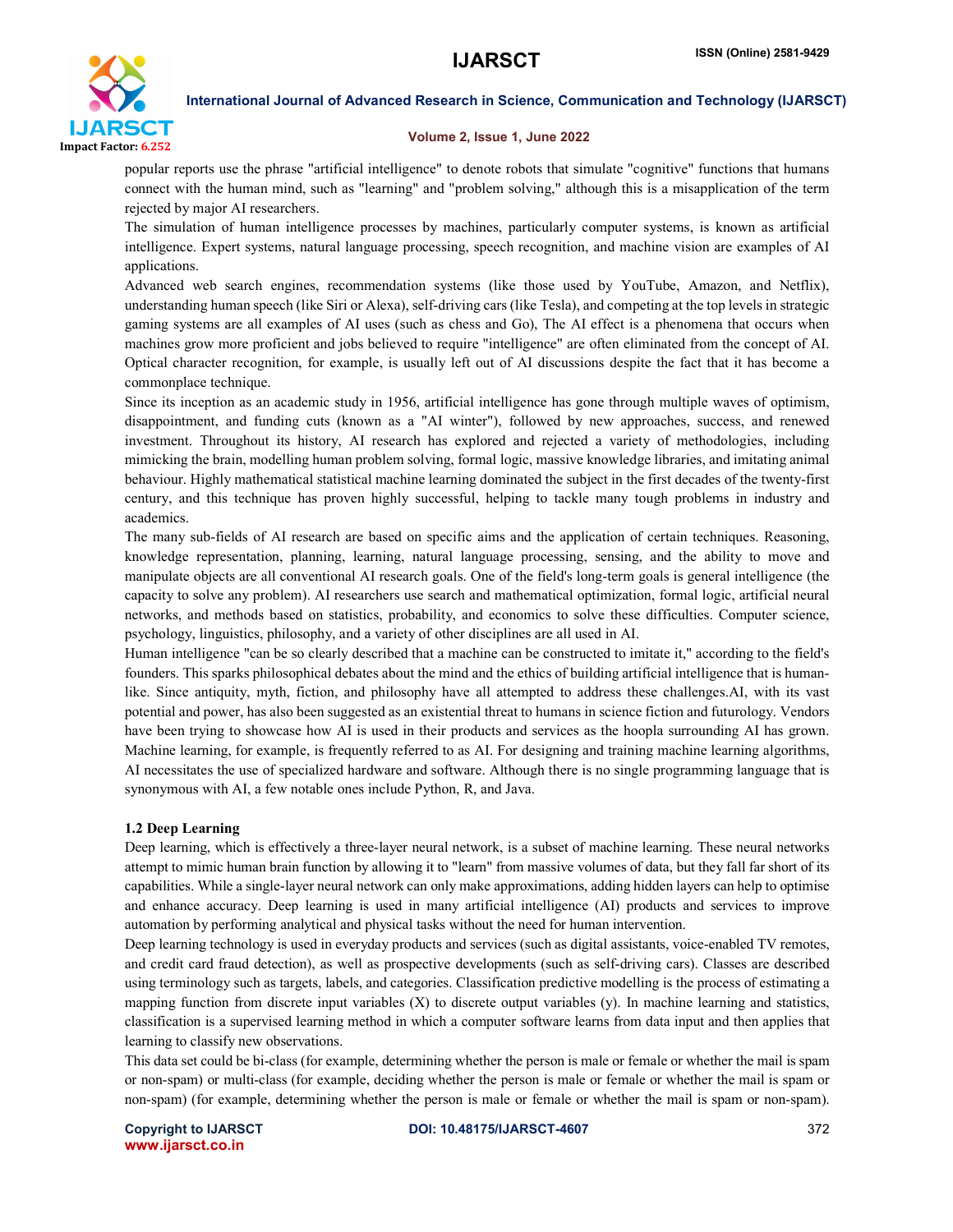

#### Volume 2, Issue 1, June 2022

Examples include speech recognition, handwriting recognition, biometric identity, document classification, and other classification issues.



Figure 1: Convolutional Neural Network Process Flow

#### 1.3 Convolutional Neural Network

In deep learning, a convolutional neural network (CNN/ConvNet) is a sort of deep neural network that is used to analyse visual imagery. Matrix multiplications come to mind when we think about neural networks, however this isn't the case with ConvNet. Convolution is a technique used in it. Convolution is a mathematical procedure that takes two functions and produces a third function that shows how the shape of one is modified by the other. Convolutional neural networks are made up of many layers of artificial neurons. Artificial neurons are mathematical functions that, like their biological counterparts, calculate the weighted sum of numerous inputs and output an activation value. When you input an image into a ConvNet, each layer develops several activation functions that are passed on to the next layer.

The first layer usually extracts basic properties such as horizontal or diagonal edges. This data is sent on to the next layer, which is in charge of recognising more complex features such as corners and combinational edges. As we delve deeper into the network, we discover that it is capable of recognising increasingly more complex items such as objects, faces, and so on. Based on the activation map of the final convolution layer, the classification layer outputs a sequence of confidence ratings (numbers between 0 and 1) that indicate how likely the image is to belong to a "class."

#### 1.4 Preparing the Dataset

This dataset was created in order to build models for Corona Virus Detection. It contains

- COVID Infected patient's CT Images.
- Patient's CT Images who are not infected by COVID.
- Images are in JPEG&PNG format

#### II. LITERATURE REVIEW

A literature review is a body of text that aims to review the critical points of current knowledge on and/or methodological approaches to a particular topic. It is secondary sources and discusses published information in a particular subject area and sometimes information in a particular subject area within a certain time period. Its ultimate goal is to bring the reader up to date with current literature on a topic and forms the basis for another goal, such as future research that may be needed in the area and precedes a research proposal and may be just a simple summary of sources. Usually, it has an organizational pattern and combines both summary and synthesis.

*Fang et al.* [8] conducted some studies and comparisons between the RT-PCR and the data gained from examining the chest CT images of 51 patients over the course of three days. When compared to RT-PCR at an early stage, Fang et al. [8] found that the effectiveness of a chest CT was higher, with 98 % versus 71 % having p 0.001 [8]. After performing the swab test on individuals who had negative RT-PCR findings but had specific features in their chest CT scans, the results were positive. Chest CT imaging can serve as a critical early warning indication of COVID-19 infection and can be extremely useful for patients who exhibit any suspected COVID-19 symptoms [9]. A number of deep learning algorithms have recently been developed to detect COVID-19 infection via radiographic images [10].

www.ijarsct.co.in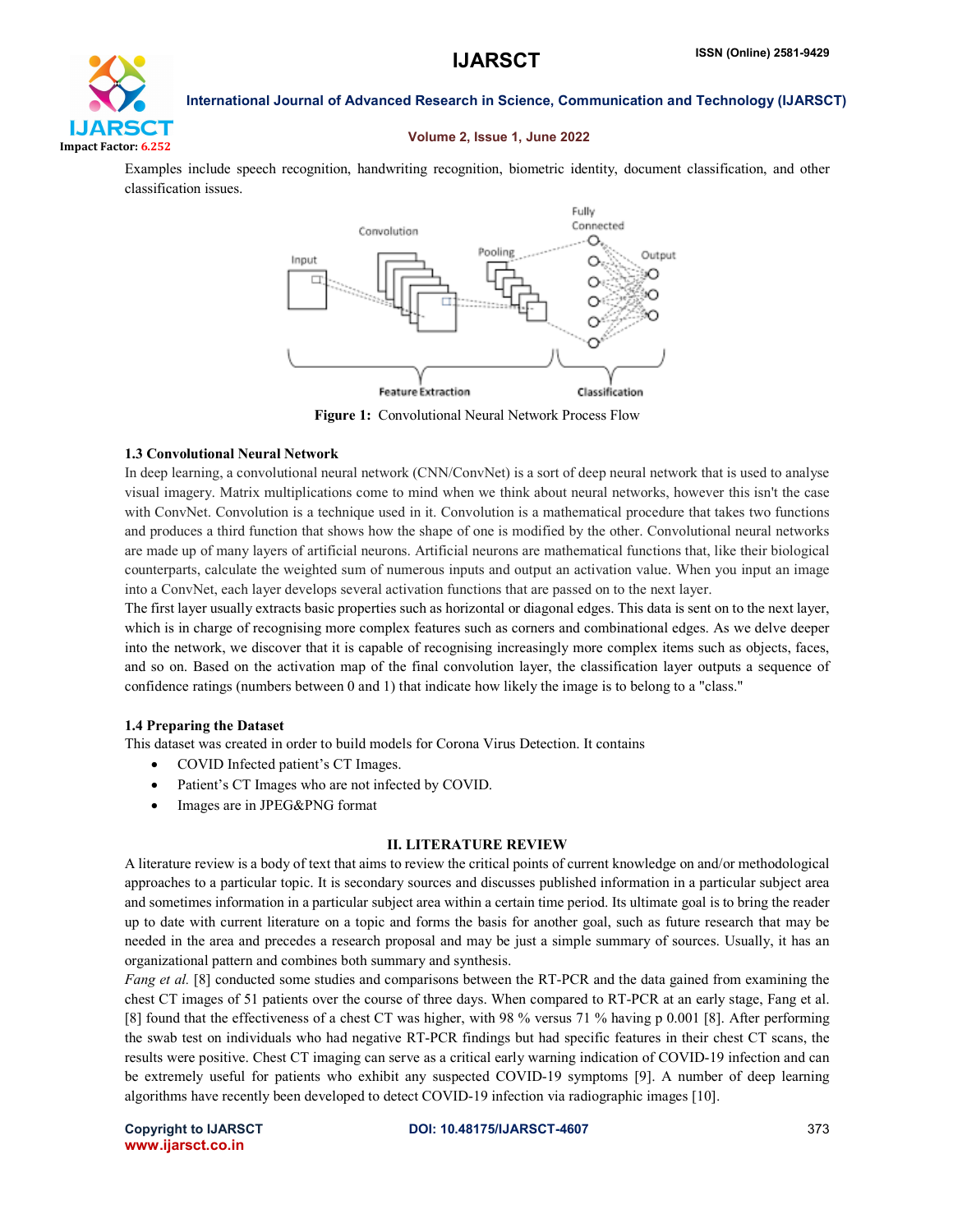

#### Volume 2, Issue 1, June 2022

*Zhang et al*. [11] presented the anomaly detection approach to aid the radiologist in examining a large number of chest X-rays. With the use of a deep learning algorithm, *Li et al*. [12] were able to distinguish COVID-19 from other lung illnesses using CT images. Due to the heterogeneity in size, position, and texture of infections, COVID-19 infection detection utilising CT scans with good sensitivity and accuracy remains a difficult task.

Image patterns such as chest radiographs and chest CTs have recently been employed to detect COVID-19 [12].

*Cohen et al.* [13] created a dataset based on the COVID-19 public X-ray and CT scan image collection. They gathered around 125 photos from various websites and magazines online. For the categorization of COVID-19 cases utilising Xrays, they used four pretrained CNN models (ResNet18, AlesNet, SqueezNet, and DenseNet201) and enhanced images. With 98 % accuracy and 96 % sensitivity, SqueezNet came out on top.

In [22], a new deep learning model called CLSTM was introduced for predicting the remaining useful life. Segmentation is a pre-processing method used to obtain the region of interest, which is a lesion or diseased region, from radiological images.

*Shan et al.* [23] used their suggested model, a three-dimensional convolutional neural model termed VB-Net, to conduct autonomous segmentation of entire lungs and infected areas using CT images. The dataset they used in their experiment isn't available to the general public. For training, they employed 249 infected patients and 300 fresh patients for testing. Their suggested model predicts the volume, shape, and proportion of infection while also auto contouring the infected area.

## III. PROPOSED SYSTEM

The CNN has been widely used in a variety of image classification applications and is regarded as a very powerful technique. It has gotten a lot of interest in a lot of different areas, including image identification, image analysis, object detection, and computer vision jobs. The CNN efficiently pulls features from images, and its hierarchical nature allows it to deal with images dynamically. Each convolution stage results in a new "convolved" image comprising features derived from the previous step.

Let an image be represented as  $I(x, y)$ , and  $f(x, y)$  represents the filter that is used, then the resulting transformation is

$$
y(i,j) = (I, f)(x, y) = \sum_{-\infty}^{\infty} \sum_{-\infty}^{\infty} I(x - u, y - v) f(u, v)
$$

The rectified linear unit (ReLu) is used as an activation function, with a sophisticated feature mapping connecting each layer's output and input. The ReLu is a linear function that returns a zero result when given positive input values.



Figure 2: System Architecture of Proposed Model

www.ijarsct.co.in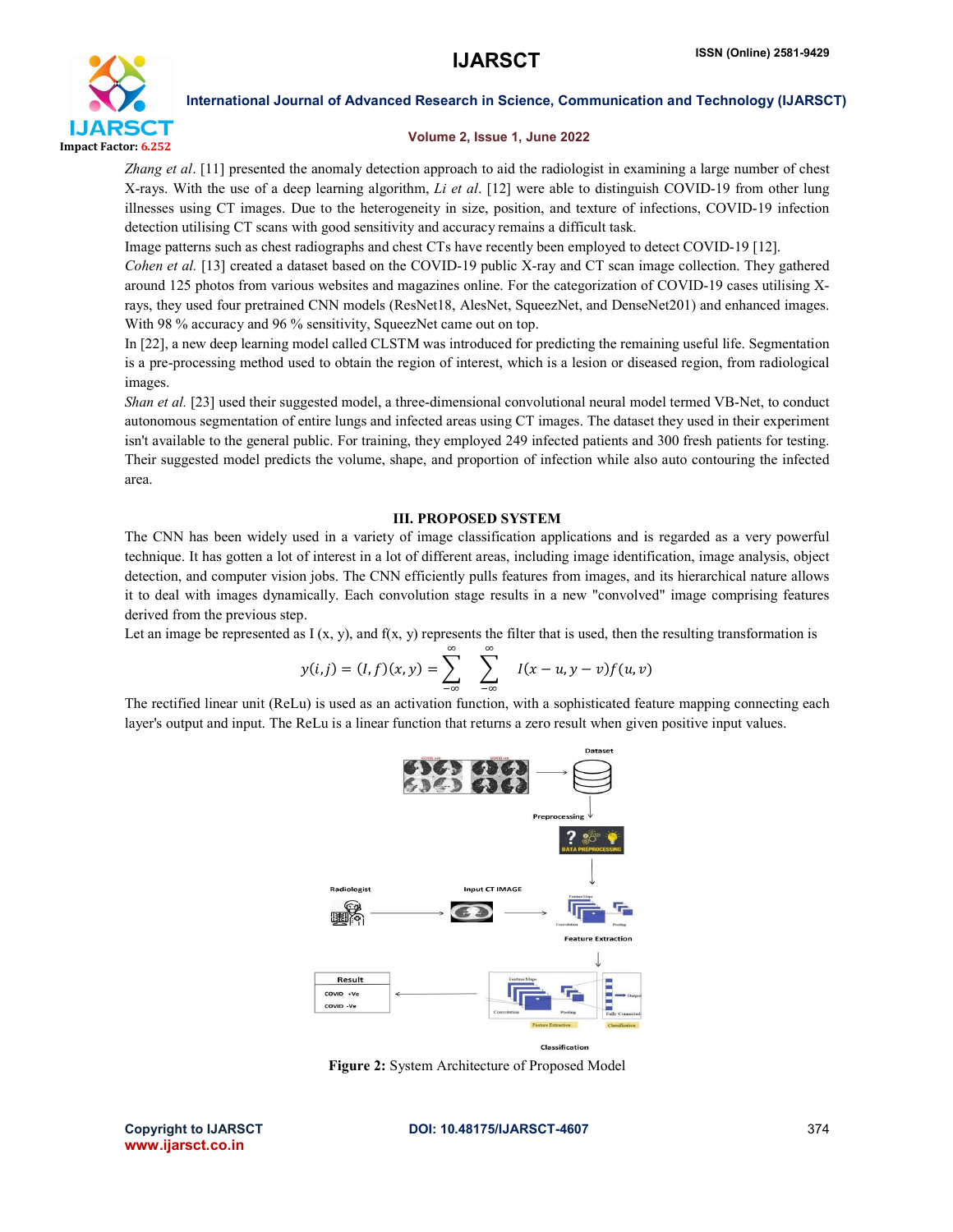# YТ Impact Factor: 6.252

International Journal of Advanced Research in Science, Communication and Technology (IJARSCT)

#### Volume 2, Issue 1, June 2022



#### Figure 3: Use Case Diagram of the Proposed System

Use case diagrams are considered for high level requirement analysis of a system. So, when the requirements of a system are analysed, the functionalities are captured in use cases. So, it can say that uses cases are nothing but the system functionalities written in an organized manner.

#### IV. MODULE DESCRIPTION

#### Proposed System Modules

- Dataset Collection
- Pre-processing
- Feature Extraction
- Classification

#### Dataset Collection

Dataset contains the CT scan images of COVID-19 positive and negative patients. The experiment's data source [26] can be found at A single SARS-COV-2 CT-Scan file contains CT pictures from a number of different patients. It contains 1252 CT pictures from patients who tested positive for SARS-CoV-2 (referred to as COVID +ve) and 1230 CT images from patients who did not test positive for SARS-CoV-2 (referred to as COVID -ve). A total of 2482 CT images make up the complete dataset. Figure  $4(a)$  depicts COVID +ve cases with infectious patches in the lungs, while Figure  $4(b)$ depicts COVID- ve cases without infection (b).

The images in the aforementioned dataset were acquired from patients in hospitals in the Brazilian metropolis of Sao Paulo. The major goal of this dataset was to assist researchers in developing and fine-tuning artificial intelligence algorithms for determining whether or not a person has been infected with COVID-19 simply by looking at their CT pictures.



Figure 4: CT images of COVID +ve and COVID −ve cases. (a) COVID +ve Images. (b) COVID −ve Images.

www.ijarsct.co.in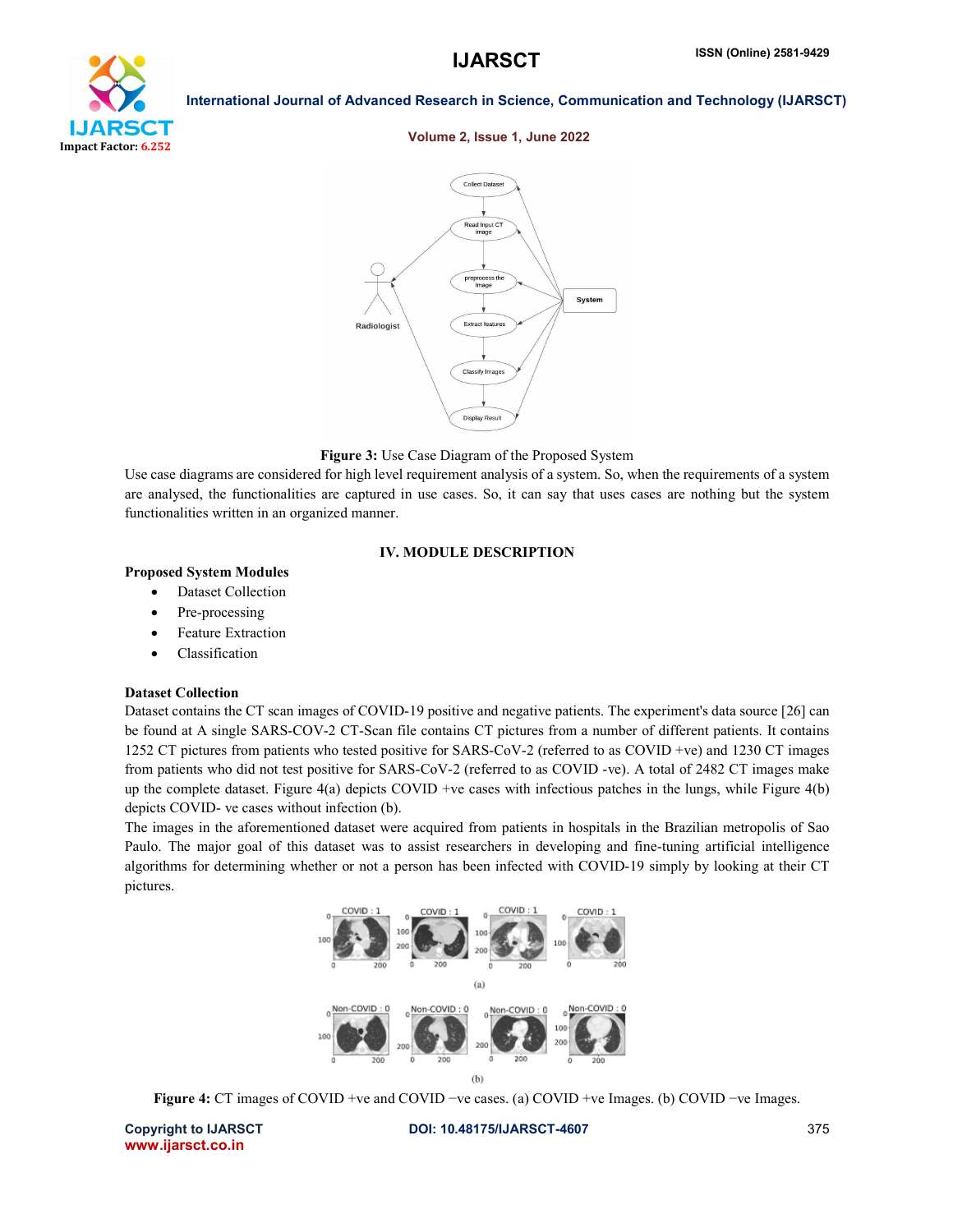

#### Volume 2, Issue 1, June 2022

#### Data Pre-processing

The actions taken to format images before they are used by model training and inference are known as mage pre-processing. This covers resizing, orienting, and colour corrections, among other things. Image augmentation is the process of manipulating photos to create different versions of the same material in order to provide the model with more training examples. Randomly changing the orientation, brightness, or scale of an input image, for example, need a model that considers how an image topic appears in a number of conditions. While image pre-processing processes are applied to both training and test sets, image augmentation alterations are only applied to training data. Because the features produced directly from CT images had varying intensities and grey scales, data pre-processing was required before such pictures were fed into the classifier. Standardization and normalization are two data pre-processing procedures. Features in normalization are calculated as

where  $x^i$  are normalized features extracted from feature  $x^i$ ,  $x^i$  min are minimum feature values, and  $x^i$  max are maximum feature values.

$$
\hat{x}^i = \frac{x^i - x^i_{\min}}{x^i_{\max} - x^i_{\min}} \ i = 1, 2, \dots K
$$

#### Preprocessing Steps

By eliminating noise from CT images, all images are preprocessed to appropriately extract lesion locations. The four steps of preprocessing are as follows.

- 1. As seen in Fig. 4, all of the CT images were of varying intensities and sizes (a). As shown in Fig. 4, all photos were first converted to a fixed size by lowering the dimensions to  $100 \times 100$  3 before training (b).
- 2. For edge detection, a filter with values  $([0,1,0], [1, 6, 1], [0, 1, 0])$  is used. Figure 4 depicts images with edges (c).
- 3. Finally, the luma component values are recovered by transforming the RGB image to YUV in the third phase. Because luminance is more significant than colour, the resolution of U (blue projection) and V (red projection) is reduced, while the resolution of Y is maintained at full resolution, as illustrated in Figure. 4. (d).
- 4. The intensity values are then equalized in the last stage by converting the YUV image back to RGB and smoothing the edges and equalizing the histogram, as illustrated in Fig. 4. (e).

| $-$<br>$\ddot{\phantom{1}}$<br><b>A. 10 MM</b><br>and when some                             | <b>All Contracts of All Anna</b><br><b>BUILD</b><br>2000                                                              | covio<br><b>CO</b><br>3.00<br><b>DOCK</b><br>$\cdots$                                                 | <b><i><u>Property</u></i></b><br><b>STR</b><br>19. 919. 919<br>2000                                          |
|---------------------------------------------------------------------------------------------|-----------------------------------------------------------------------------------------------------------------------|-------------------------------------------------------------------------------------------------------|--------------------------------------------------------------------------------------------------------------|
| <b>STATISTICS</b> IN THE<br><b>SIL</b><br><b>19.67</b><br><b>B. CARA</b><br><b>BUSINESS</b> | <b>British Miller County &amp; Millers</b><br><b>COL</b><br><b>10.4%</b><br>A 121.0<br>$\sqrt{2}$<br><b>B. Minima</b> | <b>Minimizing Section</b><br><b>ALC</b><br>50 <sup>o</sup><br>A. 1.4 K.K<br>a sires<br>$\sim$<br>cos. | <b>STORES IN THE TABLE</b><br>××<br><b>10.00</b><br><b>A. K.F.K.F.</b><br><b>ADE</b><br><b>A. K. P. M. R</b> |
| $-0.00000$<br><b>CO</b><br>20, 20,<br>3.00<br><b>AND NO</b>                                 | COVID<br><b>CO</b><br>20,000<br>3.00<br><b>SERVICE</b><br>×                                                           | COVID<br><b>Kin</b><br><b>CALLS:</b><br>100<br>2000                                                   | <b>CONTRACTOR</b><br>o<br>20,000<br>3.00<br><b>ALCOHO</b><br>×.                                              |
| covio<br><b>COL</b><br>59,500<br>3.53.00<br><b>TERRIT</b>                                   | COVID<br>$\circ$<br>ALC NOT<br>30,000<br><b>STATISTICS</b>                                                            | COD.<br>covio<br><b>CO</b><br><b>ALCO</b><br>1.777<br><b>ATOMA</b>                                    | <b>CONTRACTOR</b><br>-<br><b>SILCH</b><br><b>B-RAES</b><br><b>STORY</b><br>××                                |
| <br>58.62<br><b>B. S.F.S.</b>                                                               | <b>CONTRACTOR</b><br><b>ALC</b><br><b>10.4%</b><br><b>A 5357</b>                                                      | ca><br><b><i><u>Browner</u></i></b><br><b>ALC</b><br>50<<br><b>A. L.F. R.F.</b>                       | <b>CONTRACTOR</b><br><b>ALCOHOL:</b><br><b>COLOR</b><br><b>A. R. P. R. P.</b>                                |



(a) CT scan images without preprocessing. (b) Detection of edges. (c) BGR-image to YUV-image conversion. (d) Equalization of image intensity. (e) YUV-image to BGR image conversion.

#### Feature Extraction

To extract potential features, the CNN uses several convolutions and pooling layers in the initial stage. By using the max pooling layer, the retrieved features' spatial size is reduced. The pooling layer also aids in the reduction of over fitting. The maximum values are considered in the max pooling layer, while the average values are considered in the average pooling layer from the feature map created after the convolutional process. Stride is a term used to describe the space between image pixels during pooling. A new "convolved" image is created after each convolution stage, comprising features retrieved from the previous step.

Suppose an image is represented by  $I(x, y)$ , and the filter is represented by  $f(x, y)$ , then the transformation is

$$
y(i,j)=(I, f)(x, y) = \sum_{-\infty}^{\infty} \sum_{-\infty}^{\infty} I(x-u, y-v) f(u, v).
$$

The rectified linear unit (ReLu) is used as an activation function, with a sophisticated feature mapping connecting each layer's output and input. The ReLu is a linear function that returns a zero result when given positive input values.

www.ijarsct.co.in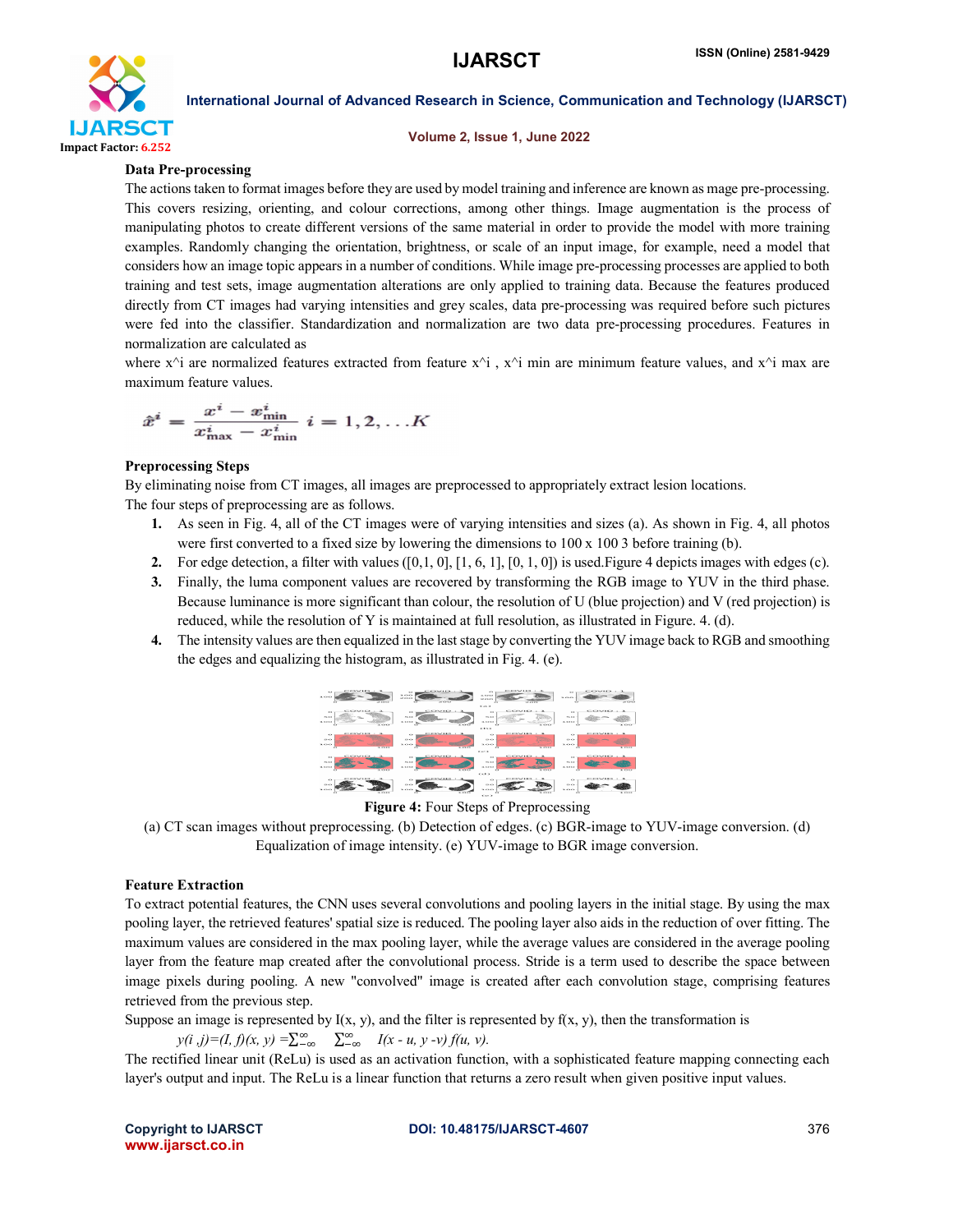

Volume 2, Issue 1, June 2022

#### V. CLASSIFICATION

By producing a single long feature vector and passing it to the dense fully connected layer, the flatten layer converts the input into a one-dimensional array. Dense layers use extracted properties of an image acquired from convolutional layers to do classification. Typically, the activation function of the dropout layer decreases the feature map and minimises overfitting. Different weights are assigned to completely connected layers in each row, requiring different computational capabilities.

In the last layer of dense layers, sigmoid is used to predict the final output. The standard sigmoid function is S

$$
S(t) = \frac{1}{1 + e^{-t}}.
$$

Figure 5.1: Accuracy Graph





 $15$ 

## ADECO-CNN Model Experimental Evaluation

Ÿ

| $\bigcirc$ y_val_pred=model.predict(x val)     |  |
|------------------------------------------------|--|
| y_val_pred=np.argmax(y_val_pred,axis=1)        |  |
| print(classification_report(y_val_pred,y_val)) |  |

O

|              |   | precision | recall | f1-score | support |
|--------------|---|-----------|--------|----------|---------|
|              | 0 | 1.00      | 0.99   | 1.00     | 110     |
|              | 4 | 0.99      | 1.00   | 1.00     | 121     |
| accuracy     |   |           |        | 1.00     | 231     |
| macro avg    |   | 1.00      | 1.00   | 1.00     | 231     |
| veighted avg |   | 1.00      | 1.00   | 1.00     | 231     |

www.ijarsct.co.in

Copyright to IJARSCT **DOI: 10.48175/IJARSCT-4607** 377 Figure 5.4: Classification Report for the Validation Dataset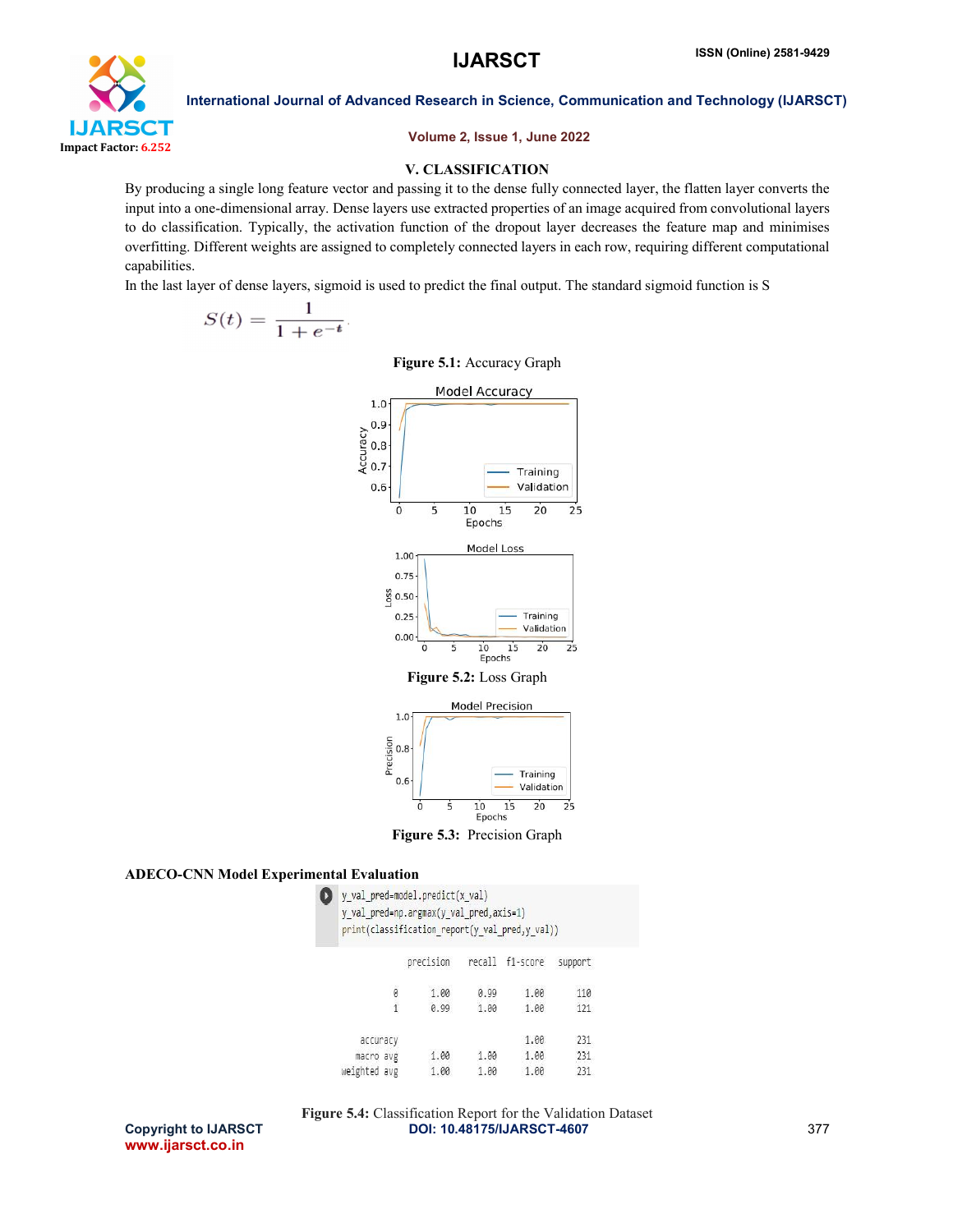

#### Volume 2, Issue 1, June 2022

|  | $\swarrow$ [27] accuracy_score(y_pred,y_test) |
|--|-----------------------------------------------|
|  |                                               |

## Figure 5.5: Accuracy Score

|              | precision |      |      | support                                                             |
|--------------|-----------|------|------|---------------------------------------------------------------------|
| 0            | 1.00      | 1.00 | 1.00 | 55                                                                  |
| 1            | 1.00      | 1.00 | 1.00 | 73                                                                  |
| accuracy     |           |      | 1.00 | 128                                                                 |
| macro avg    | 1.00      | 1.00 | 1.00 | 128                                                                 |
| weighted avg | 1.00      | 1.00 | 1.00 | 128                                                                 |
|              |           |      |      | [28] print(classification_report(y_pred,y_test))<br>recall f1-score |

Figure 5.6: Classification Report for the Test Dataset

| <b>Case 1: COVID Positive</b> |                                                                                |                                                                                                                                                                                                                                                                                                                                                                                                                                                 |                           |                                                                                                                             |
|-------------------------------|--------------------------------------------------------------------------------|-------------------------------------------------------------------------------------------------------------------------------------------------------------------------------------------------------------------------------------------------------------------------------------------------------------------------------------------------------------------------------------------------------------------------------------------------|---------------------------|-----------------------------------------------------------------------------------------------------------------------------|
|                               | co concontest ayes datas: $x - 1$ as Stearth                                   | $x +$                                                                                                                                                                                                                                                                                                                                                                                                                                           |                           | $y = -$<br>$\varepsilon$ x                                                                                                  |
|                               | $\leftarrow$ $\rightarrow$ C iii lage-pess-end-34-125-205-209 locals           |                                                                                                                                                                                                                                                                                                                                                                                                                                                 |                           | <b>Q if &amp; # * 0 0 1</b>                                                                                                 |
|                               |                                                                                |                                                                                                                                                                                                                                                                                                                                                                                                                                                 |                           | $\equiv$                                                                                                                    |
|                               |                                                                                | <b>Diagnosis</b><br>COVID                                                                                                                                                                                                                                                                                                                                                                                                                       |                           |                                                                                                                             |
|                               |                                                                                | Usbecia CT scanimage                                                                                                                                                                                                                                                                                                                                                                                                                            |                           |                                                                                                                             |
|                               |                                                                                | $\begin{tabular}{ll} \hline \textbf{0} & \textbf{0} & \textbf{0} & \textbf{0} \\ & \textbf{0} & \textbf{0} & \textbf{0} \\ & \textbf{0} & \textbf{0} & \textbf{0} \end{tabular} \begin{tabular}{ll} \textbf{0} & \textbf{0} & \textbf{0} \\ \textbf{0} & \textbf{0} & \textbf{0} & \textbf{0} \\ \textbf{0} & \textbf{0} & \textbf{0} & \textbf{0} \\ \textbf{0} & \textbf{0} & \textbf{0} & \textbf{0} \\ \textbf{0} & \textbf{0} & \textbf{0$ | Browse files              |                                                                                                                             |
|                               |                                                                                | $\Box$ pCTLpg : 91.083                                                                                                                                                                                                                                                                                                                                                                                                                          | $\boldsymbol{\mathsf{x}}$ |                                                                                                                             |
|                               |                                                                                | Uploaded Image<br>Test<br><b>COVID</b>                                                                                                                                                                                                                                                                                                                                                                                                          |                           |                                                                                                                             |
|                               |                                                                                |                                                                                                                                                                                                                                                                                                                                                                                                                                                 |                           |                                                                                                                             |
|                               |                                                                                |                                                                                                                                                                                                                                                                                                                                                                                                                                                 |                           | Activate Windows                                                                                                            |
|                               | é.<br>$\rho$ Type here to search<br>п                                          | O S O H & D O B                                                                                                                                                                                                                                                                                                                                                                                                                                 |                           | Go to Settings to activate Windows<br>ST Mathemy $\land$ $\hat{\theta} \in \text{40}$ $\frac{2517M}{64382}$ $\frac{13}{16}$ |
| <b>Case 2: COVID Negative</b> | co contraversity e-cease x @ no freeze                                         | $* +$                                                                                                                                                                                                                                                                                                                                                                                                                                           |                           | $2 \times$<br>v.                                                                                                            |
|                               | $\leftarrow$ $\rightarrow$ $\,$ C $\,$ $\,$ ii hidu-minute-MeM-125-226-2203min |                                                                                                                                                                                                                                                                                                                                                                                                                                                 |                           | 22 4 M * B .<br>$\equiv$                                                                                                    |
|                               |                                                                                | <b>COVID</b><br><b>Diagnosis</b><br>Opised ACT son wage                                                                                                                                                                                                                                                                                                                                                                                         |                           |                                                                                                                             |
|                               |                                                                                |                                                                                                                                                                                                                                                                                                                                                                                                                                                 | <b>Drowin files</b>       |                                                                                                                             |
|                               |                                                                                | $\fbox{\begin{minipage}{0.9\linewidth} \[ \begin{array}{cc} \multicolumn{3}{c}{\textbf{Diag and drop file here}}\\ \multicolumn{3}{c}{\textbf{Diag and drop file here}} \end{array} \end{minipage}}$<br>Non-Covid (2) prg (1.743)                                                                                                                                                                                                               | $\times$                  |                                                                                                                             |
|                               |                                                                                | Lipicaded Image                                                                                                                                                                                                                                                                                                                                                                                                                                 |                           |                                                                                                                             |
|                               |                                                                                | $\ensuremath{\text{Test}}$                                                                                                                                                                                                                                                                                                                                                                                                                      |                           |                                                                                                                             |
|                               |                                                                                | Healthy                                                                                                                                                                                                                                                                                                                                                                                                                                         |                           | Activate Windows<br>(so to settings to activize Wincows                                                                     |

Figure 6: Output by the Proposed System

#### VI. CONCLUSION

This article developed a new classification model that can be used to predict COVID disease using only chest CT data. After four preparation stages, chest CT images from the COVID dataset were standardised. The CT-image dataset was

www.ijarsct.co.in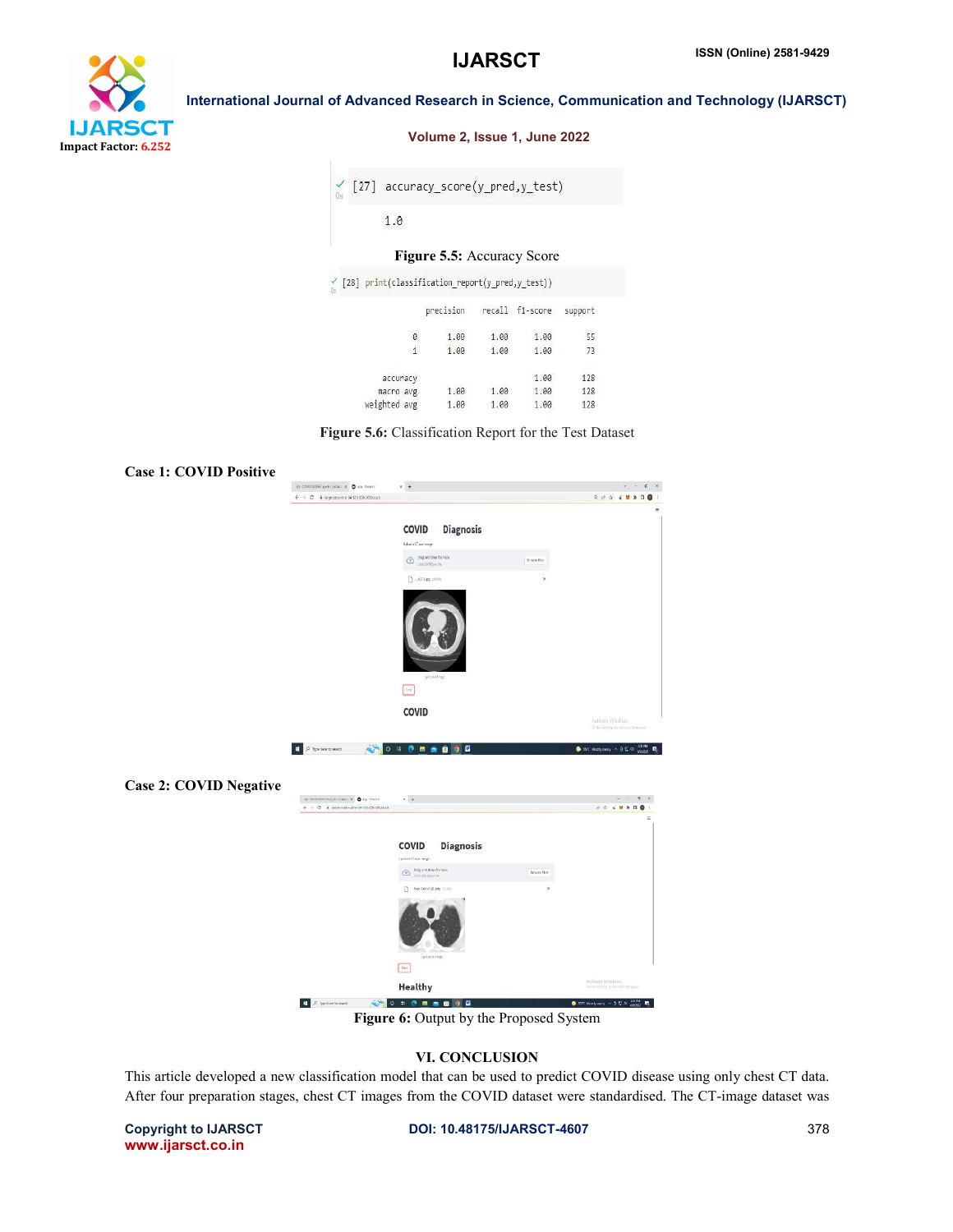

#### Volume 2, Issue 1, June 2022

then divided into two parts: a test set and a training set. After that, the training set was used to categorise COVID infected patients and create a model. To avoid over fitting and assure generalizability, fivefold cross validation was used.

#### **REFERENCES**

- [1] Saima Sadiq , and Muhammad Umer "COVID-19: Automatic Detection of the Novel Coronavirus Disease From CT Images Using an Optimized Convolutional Neural Network" IEEE Transactions on Industrial Informatics ( Volume: 17, Issue: 9, Sept. 2021)
- [2] Song et al., "Emerging 2019 novel coronavirus (2019-nCoV) pneumonia," Radiology, vol. 295, no. 1, pp. 210– 217, 2020.
- [3] C. Huang et al., "Clinical features of patients infected with 2019 novel coronavirus in Wuhan, China," Lancet, vol. 395, no. 10223, pp. 497–506, 2020.
- [4] F. Yu, L. Du, D. M. Ojcius, C. Pan, and S. Jiang, "Measures for diagnosing and treating infections by a novel coronavirus responsible for a pneumonia outbreak originating in Wuhan, China," Microbes Infection, vol. 22, no. 2, pp. 74–79, Mar. 2020, doi: 10.1016/j.micinf.2020.01.003.
- [5] M. Qian, Q. Yi, F. Qihua, and G. Ming, "Understanding the influencing factors of nucleic acid detection of 2019 novel coronavirus," Chin J. Lab Med., vol. 10, pp. 1–7, 2020.
- [6] M. Abdel-Basset, V. Chang, and R. Mohamed, "HSMA\_WOA: A hybrid novel slime mould algorithm with whale optimization algorithm for tackling the image segmentation problem of chest x-ray images," Appl. Soft Comput., vol. 95, 2020, Art. no. 106642. http://www.sciencedirect.com/science/article/pii/ S1568494620305809
- [7] L. T. Phan et al., "Importation and human-to-human transmission of a novel coronavirus in Vietnam," New England J. Med., vol. 382, no. 9, pp. 872–874, 2020.
- [8] Y.-H. Jin et al., "A rapid advice guideline for the diagnosis and treatment of 2019 novel coronavirus (2019-nCoV) infected pneumonia," Mil. Med. Res., vol. 7, no. 1, pp. 1–23, 2020, doi: 10.1186/s40779-020-0233-6.
- [9] Y. Fang et al., "Sensitivity of chest CT for COVID-19: Comparison to RTPCR," Radiology, vol. 296, no. 2, pp. E115–E117, 2020, Art. no. 200432.
- [10] X. Xie, Z. Zhong, W. Zhao, C. Zheng, F. Wang, and J. Liu, "Chest CT for typical 2019-nCoV pneumonia: Relationship to negative RT-PCR testing," Radiology, vol. 296, no. 2, pp. E41–E45, 2020, Art. no. 200343.
- [11] M. Abdel-Basset, V. Chang, H. Hawash, R. K. Chakrabortty, and M. Ryan, "FSS-2019-nCov: A deep learning architecture for semi-supervised fewshot segmentation of COVID-19 infection," Knowl.-Based Syst., vol. 212, 2021, Art. no. 106647. [Online]. Available: http://www.sciencedirect.com/ science/article/pii/S0950705 120307760
- [12] J. Zhang, Y. Xie, Y. Li, C. Shen, and Y. Xia, "COVID-19 screening on chest x-ray images using deep learningbased anomaly detection," IEEE Trans. Med. Image., vol. 40, no. 3, pp. 879–890, Mar. 2021, doi: 10.1109/TMI.2020.3040950.
- [13] L. Li et al., "Artificial intelligence distinguishes COVID-19 from community acquired pneumonia on chest CT," Radiology, vol. 296, no. 2, pp. E65–E71, 2020, Art. no. 200905.
- [14] J. P. Cohen, P. Morrison, and L. Dao, "COVID-19 image data collection," 2020, arXiv:2003.11597.
- [15] A. Bernheim et al., "Chest CT findings in coronavirus disease-19 (COVID19): Relationship to duration of infection," Radiology, vol. 295, no. 3, pp. 685–691, 2020, Art. no. 200463.
- [16] M. Umer, S. Sadiq, M. Ahmad, S. Ullah, G. S. Choi, and A. Mehmood, "A novel stacked CNN for malarial parasite detection in thin blood smear images," IEEE Access, vol. 8, pp. 93 782–93 792, 2020.
- [17] M. V. Moreno et al., "Applicability of big data techniques to smart cities deployments," IEEE Trans. Ind. Informat., vol. 13, no. 2, pp. 800–809, Apr. 2017.
- [18] M. Abdel-Baset, V. Chang, and A. Gamal, "Evaluation of the green supply chain management practices: A novel neutrosophic approach," Comput. Ind., vol. 108, pp. 210–220, 2019.
- [19] B. Huang et al., "Deep reinforcement learning for performance-aware adaptive resource allocation in mobile edge computing," Wireless Commun. Mobile Comput., vol. 2020, pp. 1–17, 2020, Art. no. 2765491.
- [20] V. Chang, "Computational intelligence for medical imaging simulations," J. Med. Syst., vol. 42, no. 1, pp. 1–12, 2018, doi: 10.1007/s10916-017- 0861-x.